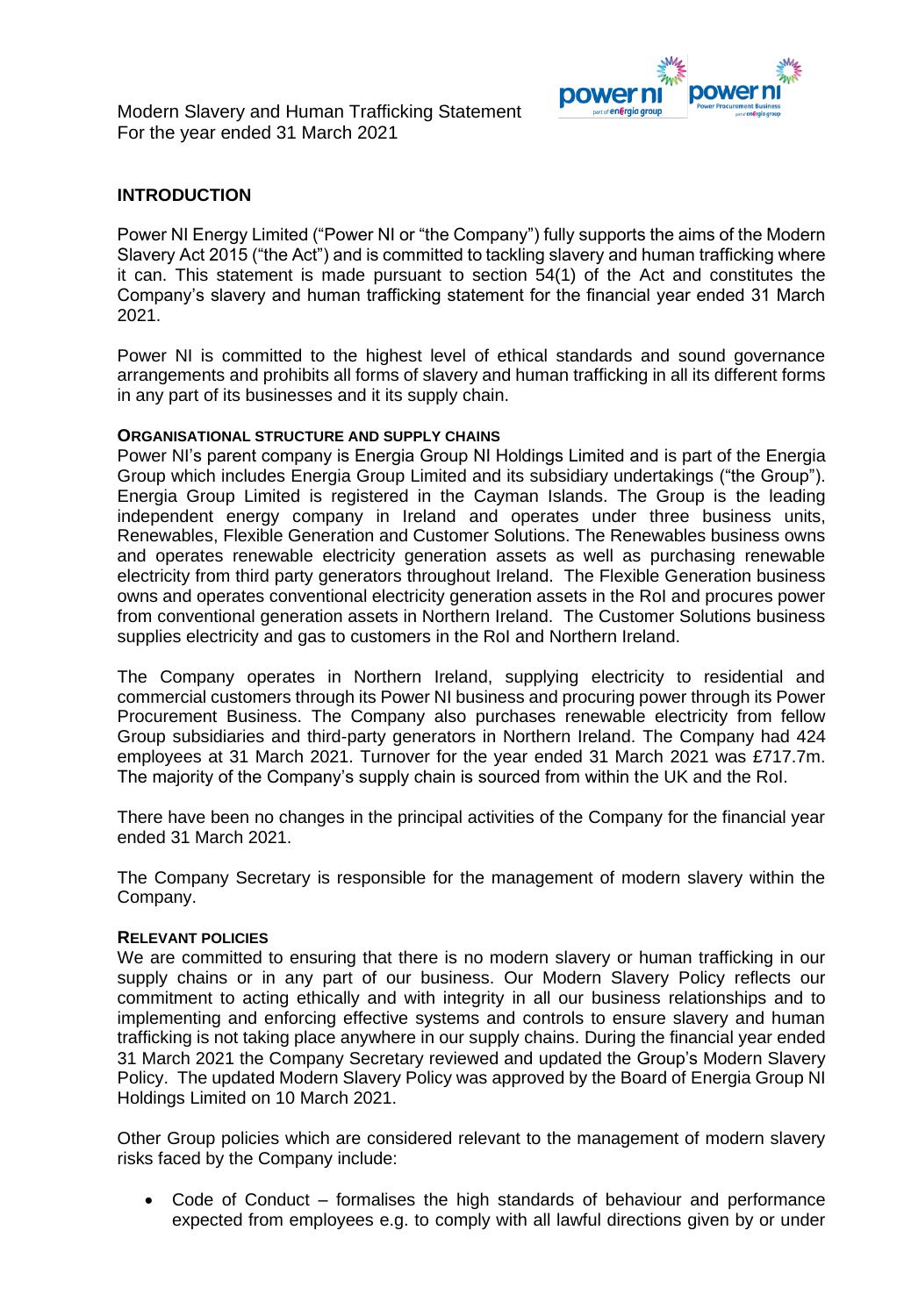Modern Slavery and Human Trafficking Statement For the year ended 31 March 2021



the authority of the employer and with all company rules, regulations, policies and procedures. Employees are also expected to give due consideration to the safety and welfare of others, including by complying with the provisions of legislation on health and safety and working conditions

- Equal Opportunities Policy opposes all forms of unlawful discrimination and commits to the operation of fairness and equality at work and in the services provided to customers
- Recruitment and Selection Policy commits that those involved in recruitment will comply with the principles of equality of opportunity and are appropriately trained in good recruitment practices
- Dignity at Work Policy supports dignity at work for all employees, prevents harassment, provides guidance for the resolution of issues and prevention of recurrence
- Grievance procedure procedures which allows for an employee who has a concern, problem or complaint about some aspect of their work to raise a grievance
- Anti-corruption and Bribery Policy which commits the Group to uphold all laws relevant to countering bribery and corruption in all jurisdictions in which it operates
- Whistleblowing procedures to allow employees, in the event that they discover serious malpractice or wrongdoing, to voice concerns in a responsible and effective manner without fear of reprisal

## **THE MODERN SLAVERY AND HUMAN TRAFFICKING RISK**

Our Modern Slavery Policy is key for the Company having in place systems to:

- Identify and assess potential risk areas in our supply chains
- Mitigate the risk of slavery and human trafficking occurring in our supply chains; and
- Monitor potential risk areas in our supply chains and consider emerging risks of suppliers located within higher risk countries

We encourage the reporting of concerns by our employees to their line managers or heads of department. If they are unsure on whether to raise a concern they can contact our confidential advice line managed for us by Public Concern at Work to ensure independence.

#### **SUPPLIER ADHERENCE TO OUR VALUES**

We have zero tolerance to slavery and human trafficking and have previously written to our suppliers notifying them of our support for the aims of the Act and provided them with a copy of our Modern Slavery Policy. The Energia Group's procurement policy includes cross references to Modern Slavery and the Modern Slavery Policy. Furthermore, we previously surveyed those suppliers identified as having an active business relationship with the Company as part of our efforts to identify and assess potential risk areas in our supply chains.

The Energia Group also employs a Procurement Manager and a Risk Governance Manager who, as part of their roles, ensure that there is a high level of understanding of the risks of slavery and human trafficking in our supply chains and our business.

During 2020/21 the Group was awarded the Business Working Responsibly Mark for responsible and sustainable business practices. The Mark, developed by Business in the Community Ireland and audited by the NSAI, is based on ISO26000.